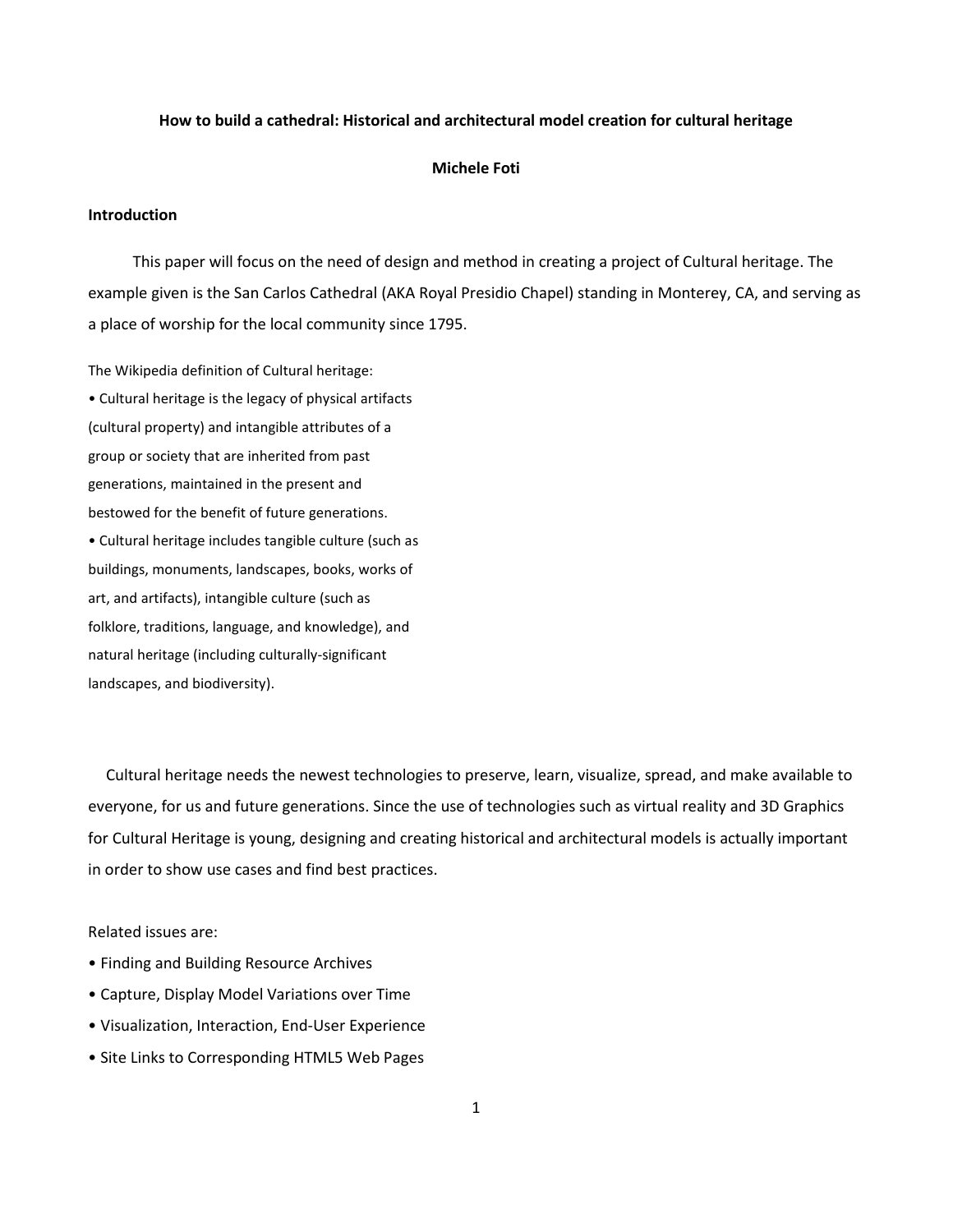- CAD Models and X3D Export
- Evaluation, Feedback and Improvement

 Semiotics science explains us that a successful design is made up of three operations or levels of analysis (NOTE: For this information I would like to thank Prof. V.Roberto, University of Udine and his lessons).

1) Motivation: What is the inner message I want to communicate with my work?

2) Storyboard: What is the planned sequence of items that make up my work?

3) Final layout: What will the user see or read in my work?

 Each of the following paragraphs will focus on one of the layers presented above: 1) We will start with abstract concepts regarding motivations and methods of history. In the second paragraph we will show how a story or storyboard and navigating into an architectural model can create a learning experience for the user, thanks to interesting features designed by the author. In the third part we will focus on the "highest level" and more practical aspects of the design (like the final layout) and common problems and tricks related to the modeling.

Furthermore, we will show in this paper how the language X3D can be used to create a cultural heritage project and how we used it to build the San Carlos Cathedral.

# **1: The Motivation and the importance of the historical modeling**

"Those who cannot learn from history are doomed to repeat it" (George Santayana) . The first people that attended masses in the San Carlos Church were Spanish soldiers and missionaries that forced Indians to work, settle and pray. We know now that different cultures deserve respect and that cultures can only grow learning from other one. This is only an example and one of the inner messages that can be a thread of our historical project and reconstruction. Another one could be: The San Carlos Church was the only church in Monterey until 1876 and it served as a house of worship for people of all religious persuasion. This is a sign of great tolerance that should be an example for the present day society.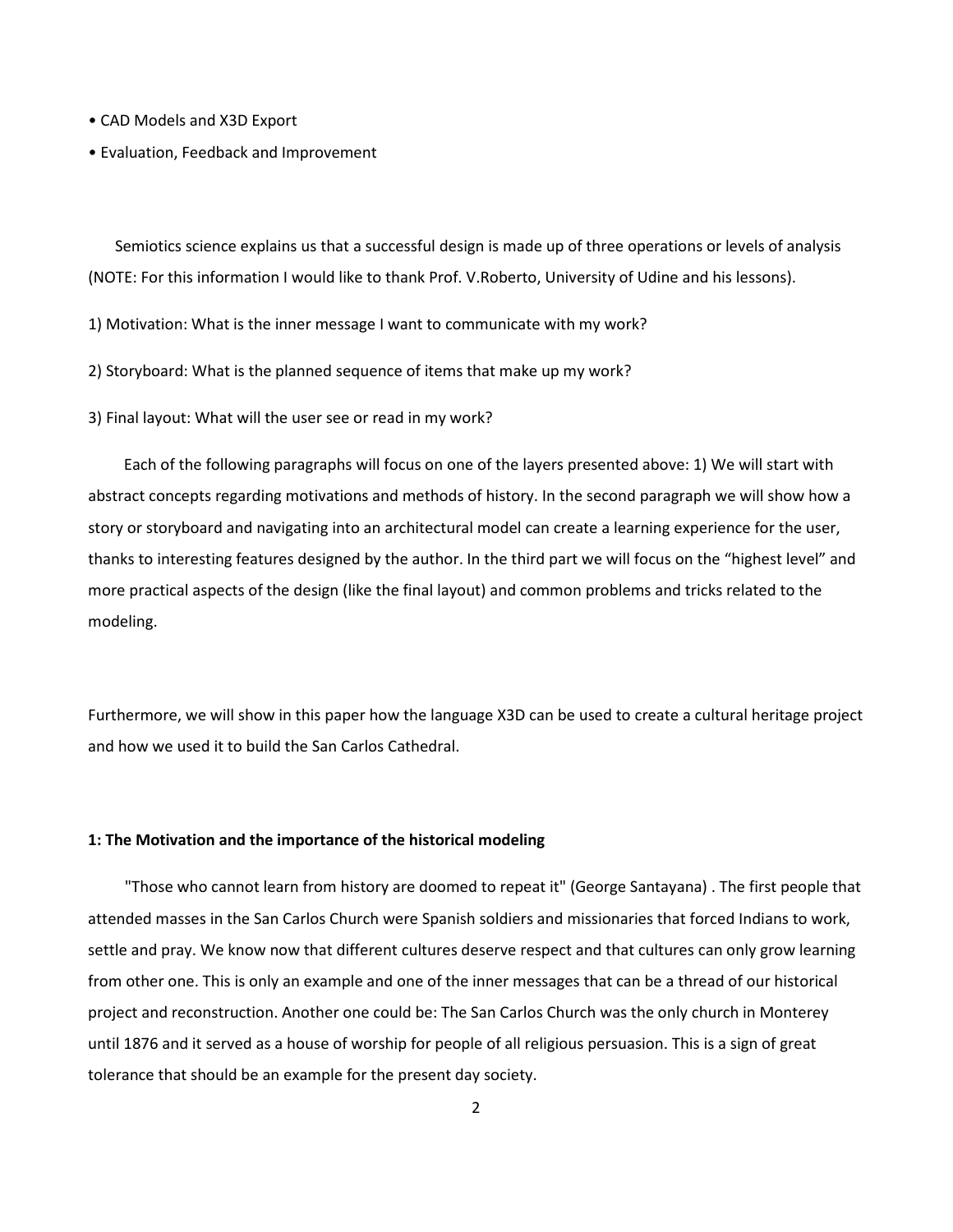Modeling a historical reconstruction requires the traditional methods of history (research, study, archival resources, etc.) and new methods that support the subject at the present time (Databases, programming and web languages, virtual reality, multimedia resources etc.). The San Carlos project, which used the most advanced web technologies and x3d features, started from books and what is known about the church. In books we can find issues linked to the church like the two shown above and its contribution to history (from the local history to the great issues of the secular Spanish colonial adventure), depending on our initial motivation and on the people we are addressing.

 A team interested in cultural heritage project must carefully define design goals before to start and ask themselves "Why are we interested in modeling a historic site?" ("begin with the end in mind"). Answers will vary depending on different users (students of cultural heritage, general public interested in learning more, archival history, documenting architectural restoration), in order to identify them and their respective goals. Answers also vary depending on how they use the model, since that affects construction, cross-linking and deployment of the results.

 A historical model can be useful for maintaining official records. It must be linked to and cite the sources (archival documents, books, plans etc.) in order to give the user the possibility of verifying what you modeled.

 The success of a project relies on how we capture information before we arrange them in a planned sequence (See paragraph 2). Capturing sources means to be methodical, thorough and to keep track of it all.

 A historical model can be useful for exploring evolution over time. Every object (tangible or intangible) is the result of an historical evolution. Showing the history of an object is the best way to understand it in the present. Showing the history of an object means to have a look at different forms of it in more than one stages of the past at the same time, like from an higher position.

 A historical model can be useful for exploring alternatives when actual facts are unclear or unknown and then the interpretation of the source is necessary. Most of the times is impossible even to approach the reality of facts or objects because the source available are only microscopic traces of facts and artifacts of the past. For example, we don't know the color of the walls of a building no more existing. It may be all colored of red because we found traces of red plaster, but only in one room. Instead, It may be all colored of white, because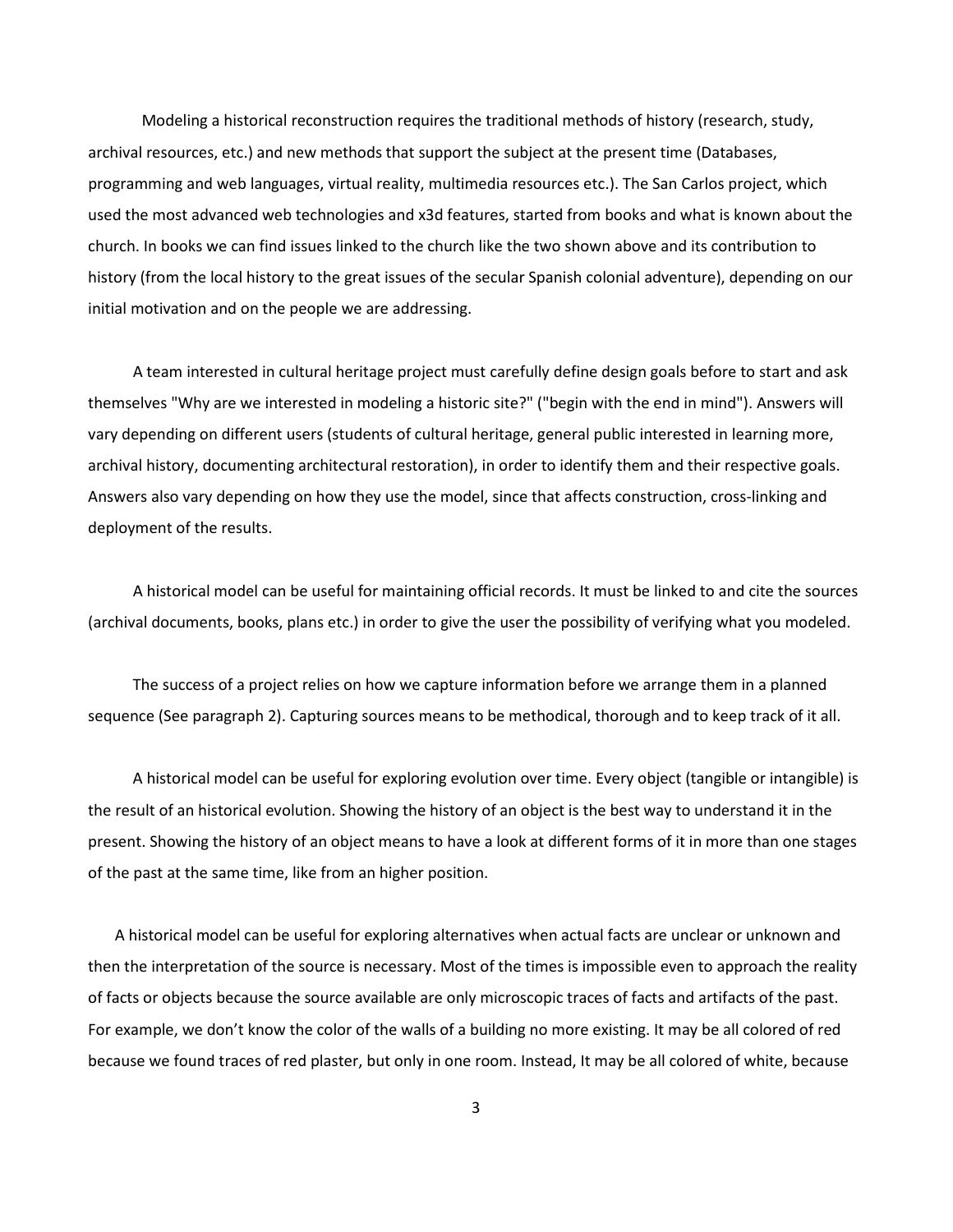similar building of the same age were white, and only one room were red. With the new technologies we can advise the user that one of the two hypothesis is more likely and give him the possibility 1) to read and view sources that explain these alternatives and 2) to visualize both in the main model, changing from one to another with a click. Anyway, when sources lack we will never know the truth and what it really important is the inner message we want to give to the visitor. The historian must not give up when faced with lack of source, but he should use the source available in order to be useful and interesting for the group and society in which the historian lives. 3D reconstructions should be an instrument that teaches something and not a mirror on the past that shows how thing were exactly, because it is impossible. We believe that a 3D model (if really made with historical criteria and with the newest interactive features) can teach as a book of history. Even better they can be placed side by side . History should abandon the belief that the high culture (and academic publications) is confined to books and traditional texts. History and culture must have an important post in the most recent technological media and devices in order to be available by the new generations. "The history has a history".

 The language X3D is a perfect tool to implement all the aspects we talked about in this paragraph. It can easily create links from the model to the sources and vice-versa. It gives the possibility to show graphical reconstructions, interpretations, hypothesis, evolution over time. It can provide 3D physical context to real-world events. It offers methods to communicate an inner message giving the user sensorial experiences (visual or acoustic), augmented by the possibility of interaction. We will talk more about these experience and interaction in the following paragraph.

### **2: The Storyboard and the importance of the architectural modeling**

 Telling a story or creating a storyboard means designing your project as a sequence of objects, facts, instruments and features which make up the user-experience. A typical example to better explain this concept is the use of flashbacks or metaphors in literature. They are instruments used to understand something better, a particular fact or the whole story. The user of a web site or a 3D model is not forced to follow a line in the story but can freely navigate along the document. The user can choose to start a tour of building features, outside and inside. Visitors would like to look at the model from a top point of view or zoom to a detail. They would like to have the ability to explore, jump from one place to another, from one time to another, read a text, watch a video, when they want. An architectural model can be considered as a container of other cultural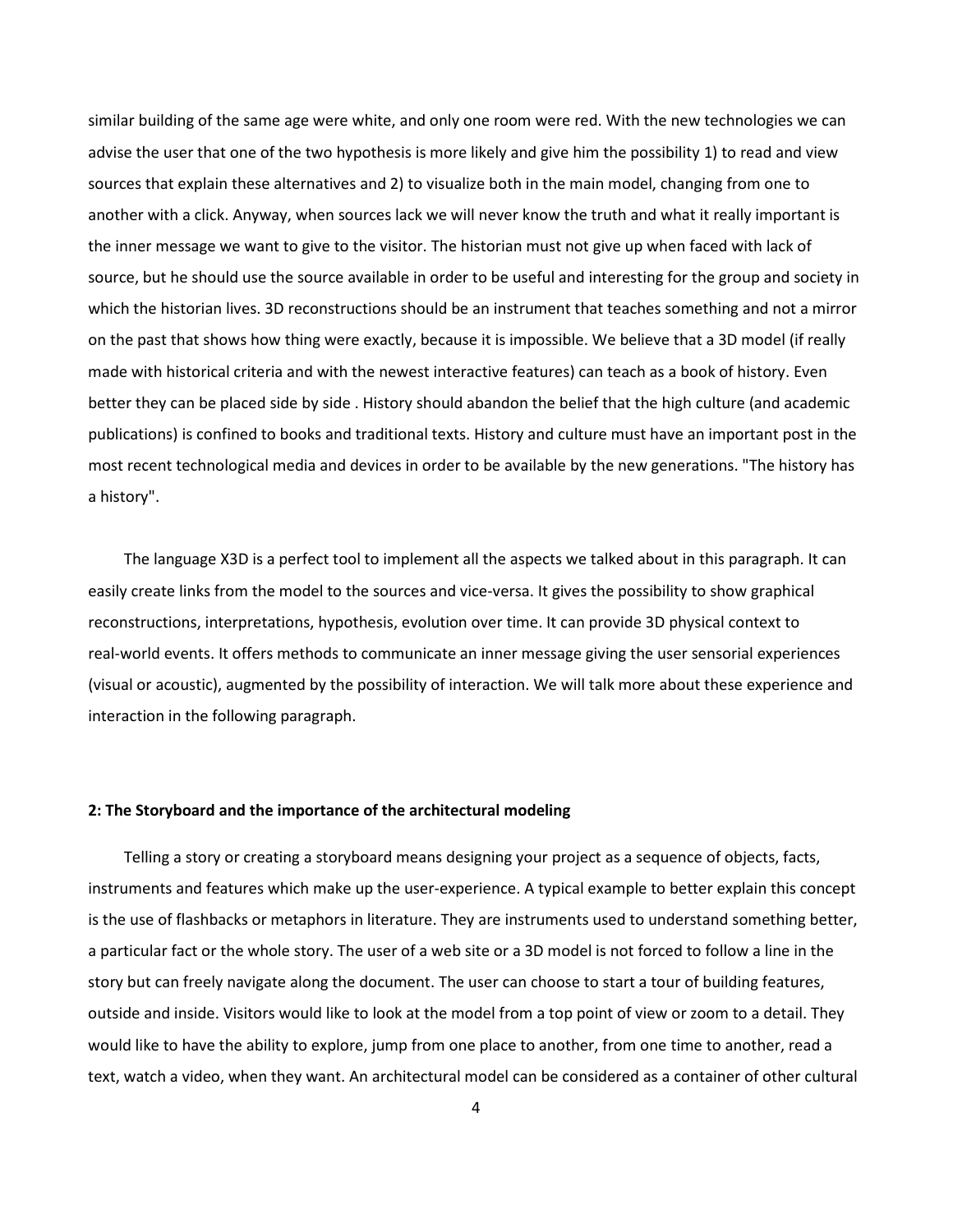heritage items like books and pictures and even a music piece of art. Imagine the historical dwelling of a composer. Entering in his studio and touching on his Piano music can start. Touching the portrait of the artist will enlarge the image and other textual references about his life can be shown. Clicking on a book of his library or one of his music sheets, other information and pictures would appear.

 Some samples taken from the San Carlos Project. A guided tour from different viewpoints is provided for the exterior and the interior (thanks to particular features or prototypes like Wiewpoint Sequencer and Wayinterolator) . Another guided tour permits the user interested on pictures hung on the church to focus on them in sequence. Textual information about these and other items, like the crucifix, are provided. We created lighting alternatives for better rendering the church and the user can turn the chandeliers on clicking on them or have an idea of a sun morning light entering from windows. Ten alternatives have been designed until now and a multiple switch is provided for the user. During the navigation it is possible to glance at the church in the mid 19th century a system of references to sources has been created. Animation and sound of the bells has been added to the model, and they are available by the user interested in this feature.

 We think that videogames can be used as a model for creating cultural heritage. From the author's point of view they need a story or a storyboard as we defined before. From the user point of view they are interesting and they need a lot of attention from him. How to find a better way to make a child or an adult learn something? Why not create a videogame set in a historic place or in a building? Even obstacles, penalties, questions, points, riddles to solve (all regarding historic topics) could be instruments to aide in learning. The best known games (besides sport games) consist in 1) exploring new worlds or buildings and 2) building a city or an empire. Architecture, history and videogames are often linked tightly. X3D can be used to create videogames. For example this language permits the user to rotate knobs an drag and drop objects.

 X3D permits various kind of animation and the possibility to add java and javascript code. These features open almost endless possibility to implement learning experiences. Authors are required to design them carefully. For example it would be possible to watch a movie of the architectural history of a building. We could create a time line made up of buttons. Clicking on the 19th century button only the structures existing in the 19th century would be highlighted or shown. And so on.

 How to better introduce and suggest the inner message we previously talked about (See paragraph 1)? An architectural model should be put in a contest. Modes of usage are: the Web (online interactive site),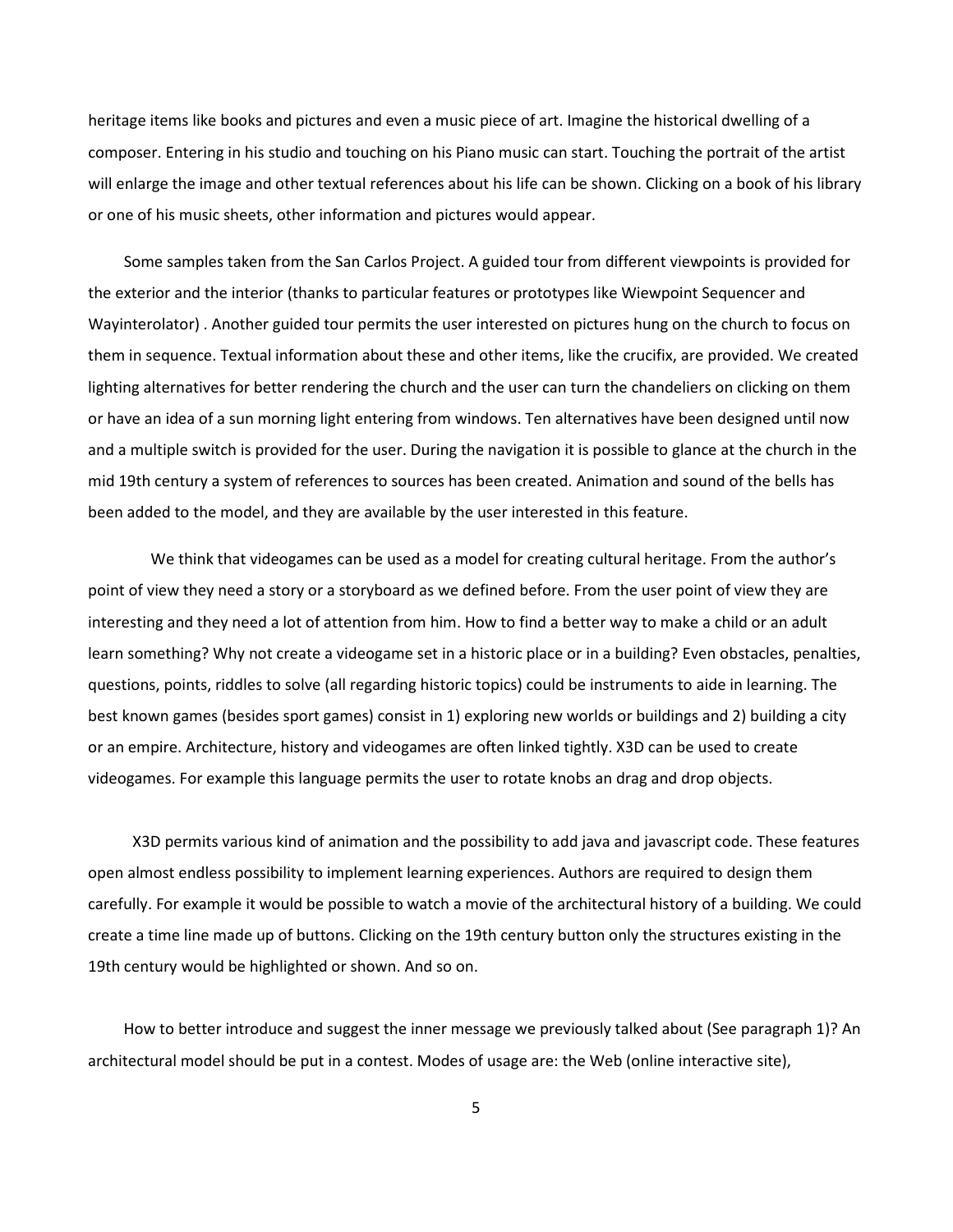applications (download, CD/DVD or installed media), electronic book. We may consider the cross-reference with multimedia information:

- HTML pages with descriptive text
- Photographic closeups and special events
- Audio descriptions
- Naming, indexing and metadata are important

Textual introduction to the history and the location of the building are usually necessary, like maps of the area (also consider the GIS technologies), pictures, videos and other primary sources. A database can be a way to store and maintain official records. They can be linked to and from the model.

Web 2.0 technologies can be part of the contest of the model The user which is reading something or is navigating the model could (once received privileges) send comments or even new precious sources like old photographs or everything else.

 A 3D model and its contest have not a final version like a book of history and can be at any time updated if new sources come to light. Types of sources that we would like to have in order to realize an architectural model are: Historical descriptions and records, photographs, illustrations, architectural drawings and floor plans, measurements (ultrasonic scanner, laser level), laser and point-cloud techniques. We need to keep track of it all and various instruments, like a version control and draft website, can help their management (everything has a place to go and information architecture evolves in tandem). We have to consider that perfect modeling is difficult. The real world is not perfect or perpendicular and pictures can be taken to emphasize aspects of interest and hide flaws or imperfections. 3D models have both good parts and difficult parts to capture. Authors must decide on tradeoffs and design goals and use cases help (See paragraph 3). This matches historical analysis: how to make sense of partial information, contradiction, alternatives, evolution, etc (see paragraph 1)?

### **3: The Final layout and the model creation**

 At this level the design of a cultural heritage project concerns questions like: How long should a particular text of my work be? What kind of vocabulary should I use? Specialized or available to everybody? Questions about the final layout are quite important and the use of a font instead of another for the texts can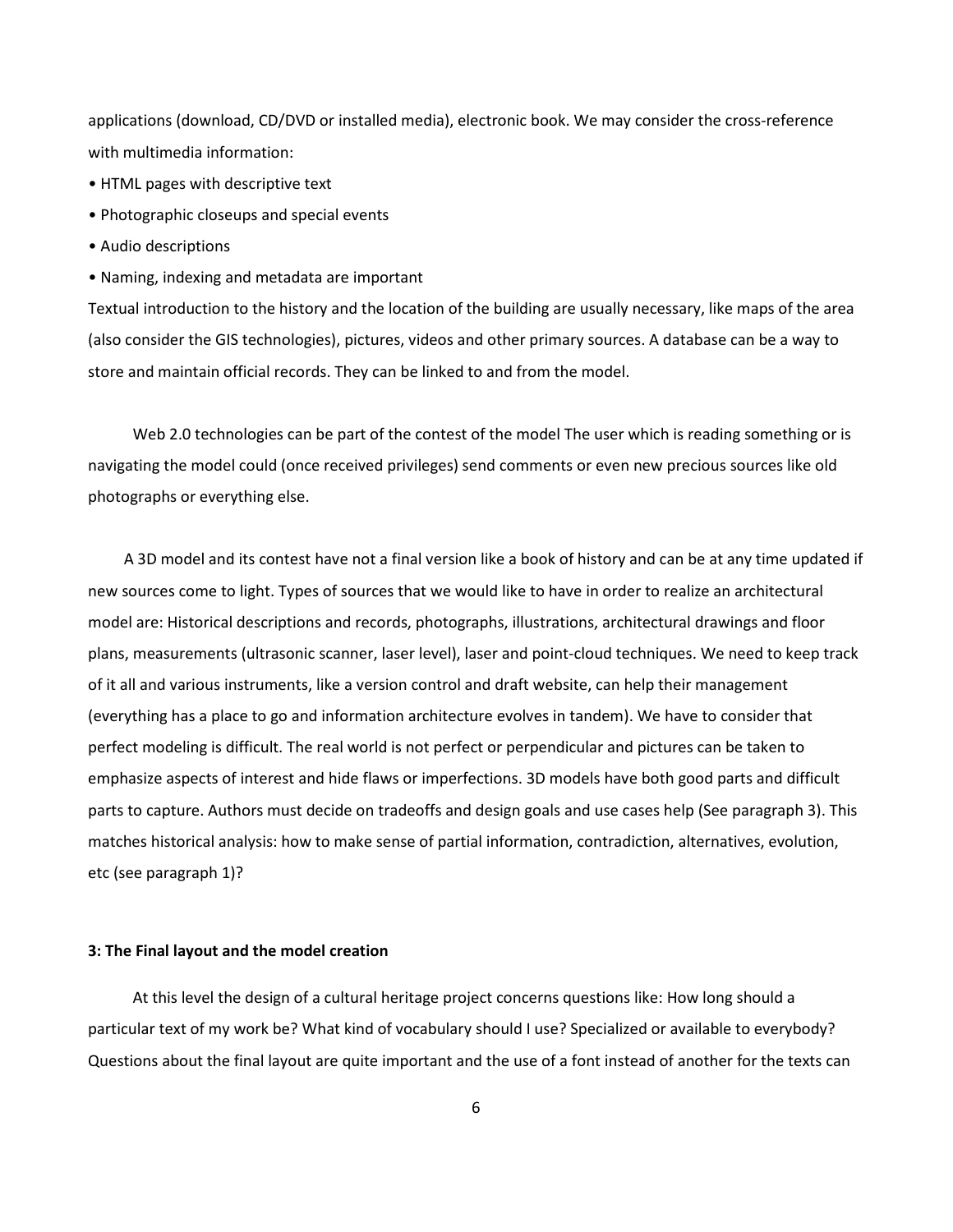improve legibility. We think that legibility of a long or medium long text on a screen is still a problem to solve in order to make a cultural digital work a success and for a wider public. Other examples about the layout are: What color should I use as background of my 3d model? A light or a dark color? Clicking on a button during the navigation of the model, in what part of the screen should an explanation text or the picture of a detail appear? It is clear that what the user will find on the screen is very important for his learning experience and it should not be underestimate.

 Buttons with different colors or shapes can indicate different kinds of links (for example one to an archival source and one to a repository of photographs of an existing area of the model). A legend would explain their meanings and a switch could hide or show these references in order to not bother the users that are not interested in learning more during his navigation. Structural parts that don't exist more, are uncertain and fruit of an interpretation by the author can be presented to the user with a semi-transparent appearance.

 Model creation is a matter of design, because for every shape you are going to model there is more than one way to create it, using for example different X3D nodes. Before to start the entire model and before to start every single part of it (for example a wall, a window or a bench) you have to study the single object, think carefully about all the possibilities and nodes that the language offers and decide the strategy and the node to use. Of course, if after a while the root you chose was wrong, you can always delete it (but is better anyway to save everything) and start again from the beginning with another root or node. Model creation is a matter of patience. This is rule number one if you want to create a big and detailed model like a cathedral.

 A general problem of modeling is how to render an irregular object (like a chandelier) or with curved shapes (like an arc above a door). Historical buildings like the San Carlos Cathedral are full of irregular shapes. In practical, for the majority of curved shapes we decided to use the X3D Indexedfaceset node, but usually the extrusion node is another way to model irregular shapes. We used the extrusion node for the bells and for the facade window. The extrusion node is perfect in addition with its scale attribute. Almost all of the other curves and arcs in the San Carlos project are the modification of only one arc created with the Indexedfaceset node. This arc was simply put into a transform node and stretched or shorten in one or all of his dimensions (x, y, z) thanks to attribute scale of the node transform. As you can see from the image n°x it was a very helpful to use a section or a photograph in order to recreate a curved shape, as the top part of the facade. We put the section on a box as a texture. Then we put the original arc above the section and we started to stretch and shorten it (with scale) until it is superimposed with the curved line you want to render. The way to do that is the trial and error method and a bit of patience. Only the design before to start each one of these operations can save you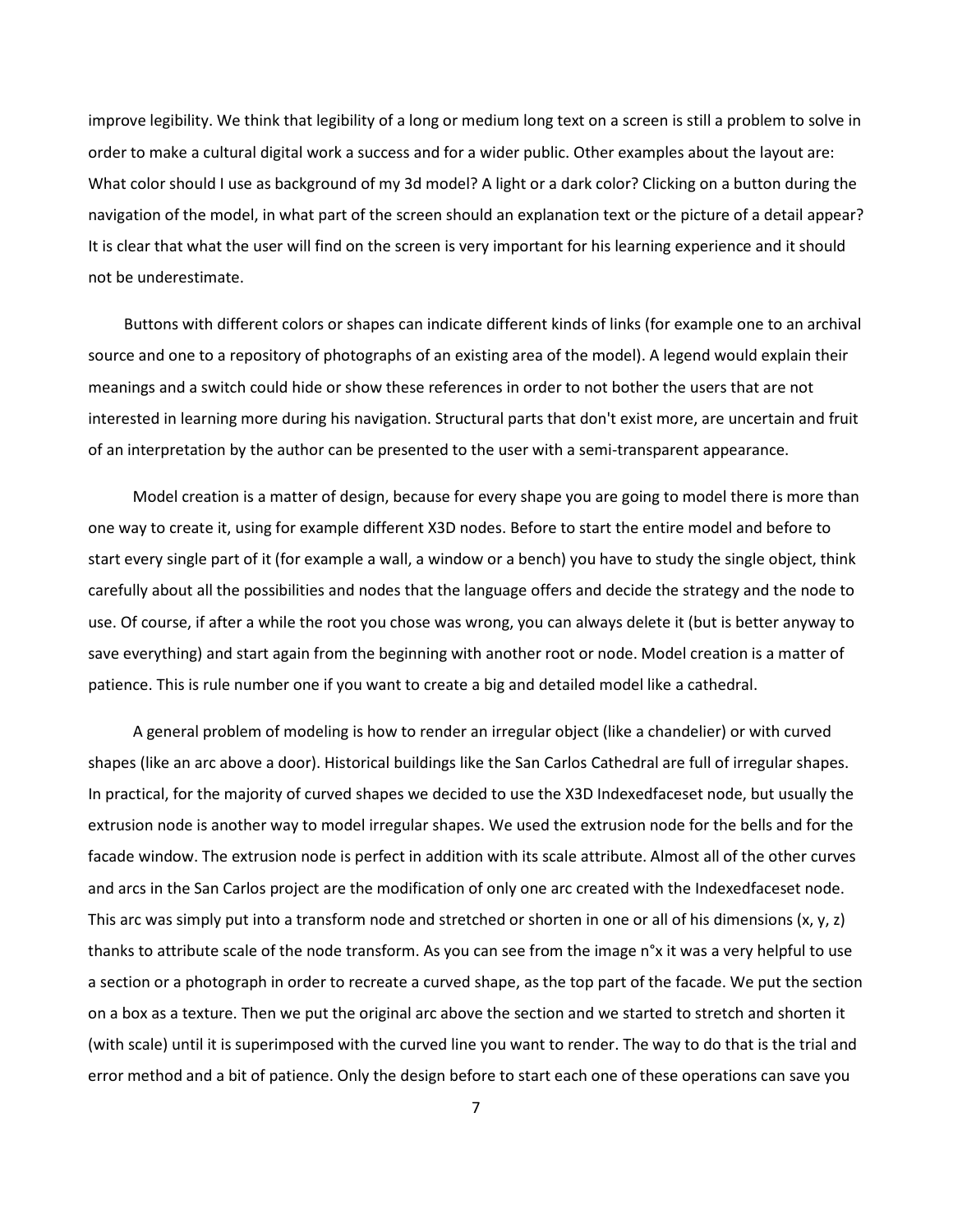time.

 The trial and error method maybe is the key to line up one shape to another and it is one of the more time consuming problems of modeling with X3D. Because it doesn't have a Snap feature like the CAD softwares that lines up objects automatically. A way to skip the problem would be to use very big Indexedfaceset node (in theory you can create only one node for the whole model). But 1) the bigger the Indexedfaceset is, the more you lose the control of it when you are going to transform and texture it; 2) in front of thousand of coordinates you can easily make errors and the search of a single number could be like "looking for a needle in a haystack". We often used quite big Indexedfaceset, like for the walls and for the roof of the church, but we decided to use boxes or small Indexedfaceset shapes lined up to each other in order to create other shapes, (Divide et impera).It is an example of that the profile of the windows shown in the image number x. As you can see in the same image a trick that can help you during the trial and error method (when you want to line up two shapes) is to change the color of one and keep going with the try and error until the "aliasing" or also called ?"tearing"? will inform you that they are perfectly lined up.

 "The better is enemy of the good enough". If you want to exactly recreate the real word you will never finish a model and in any case it will be useless because a photograph will come closer to the reality much more than the best computer graphics tool. The representation of a real or an unreal object is a matter of design and choices. There is not a rule how much an entire model or parts of it can be different, simpler or less detailed from reality. It depends on what your motivation is, what is the inner message you want communicate to the users (see paragraph 1). A simple example can be: if your motivation is an architectural history of a church it is useless to spend days modeling an altar with hundreds of coordinate point, shapes or irregular lines; if your motivation is the history of the sacred furnishings, you should be more detailed; if your motivation is "art in 18th century altars" your model must be very detailed.

 Talking about texture and material for rendering your model we have to repeat what we said previously: design the level of detail of your object, think carefully before to start about what strategy to use , use the trial and error, use a good graphics software, be patient.

 We want to communicate two warnings in this paper. 1) Try to keep the level of detail similar for all the items of the same model. 2) Don't cheat the user. Explain what level of detail you used and why. Explain when you are forced to change something from reality and, much more important, when you render something that is no longer existing. In a text the place to explain that is typically the introduction or the foot notes. And this is

8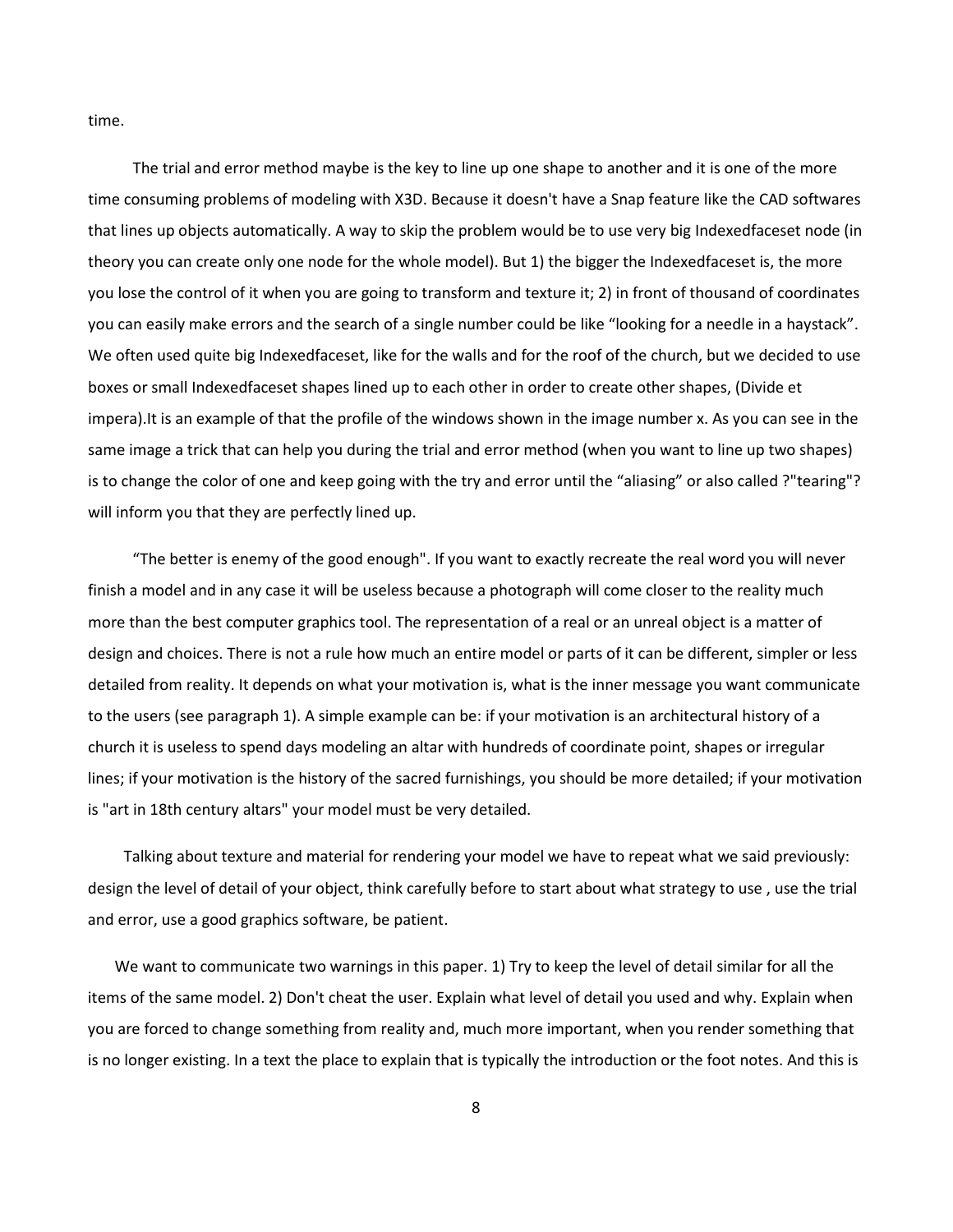what makes a text a scientific text. Maybe there is not yet a standardized way to implement such a simple tools to make a digital resources (like a 3D reconstruction) a scientific digital resource. We will keep going with use cases.

## **Conclusion**

 In this paper we talked about the most important issues and problems related to the design and the realization of cultural heritage project using X3D. It is important to say that a 3D model can't replace a real tour of a historical site. It can be put at his side. It can "talk" to the user about its history, its historical documents and related issues. Most of all it can say something about people that used and lived in it. We looked at the example of the San Carlos Cathedral in Monterey. Now we will try to summarize and create a more practical and minimal list of steps to create a big model with x3d that responds to the cultural heritage criteria.

- Choose a building or a historical site. The study or the modeling of it must be useful and interesting for a community

- Before to start you have to know the basic information about the history of the building or historic site you chose. Verify if the building and the topics related have been studied by other researchers, if not, you have to face an archival and bibliographic research.

- Verify if the shape of the building is too much irregular. Maybe a project which uses only pictures will be more useful.

- Verify the existence of floor plans and sections. If not you have to take measurements

- Decide what you want to model of the building and what you want to exclude. For example you want to exclude a garden or a small building in it. How many time can last the all the modeling? It should be a part of the whole project.

- Modeling

## -Texturing

- Design and add a navigation system, the user interaction, lighting, points of view etc.

9